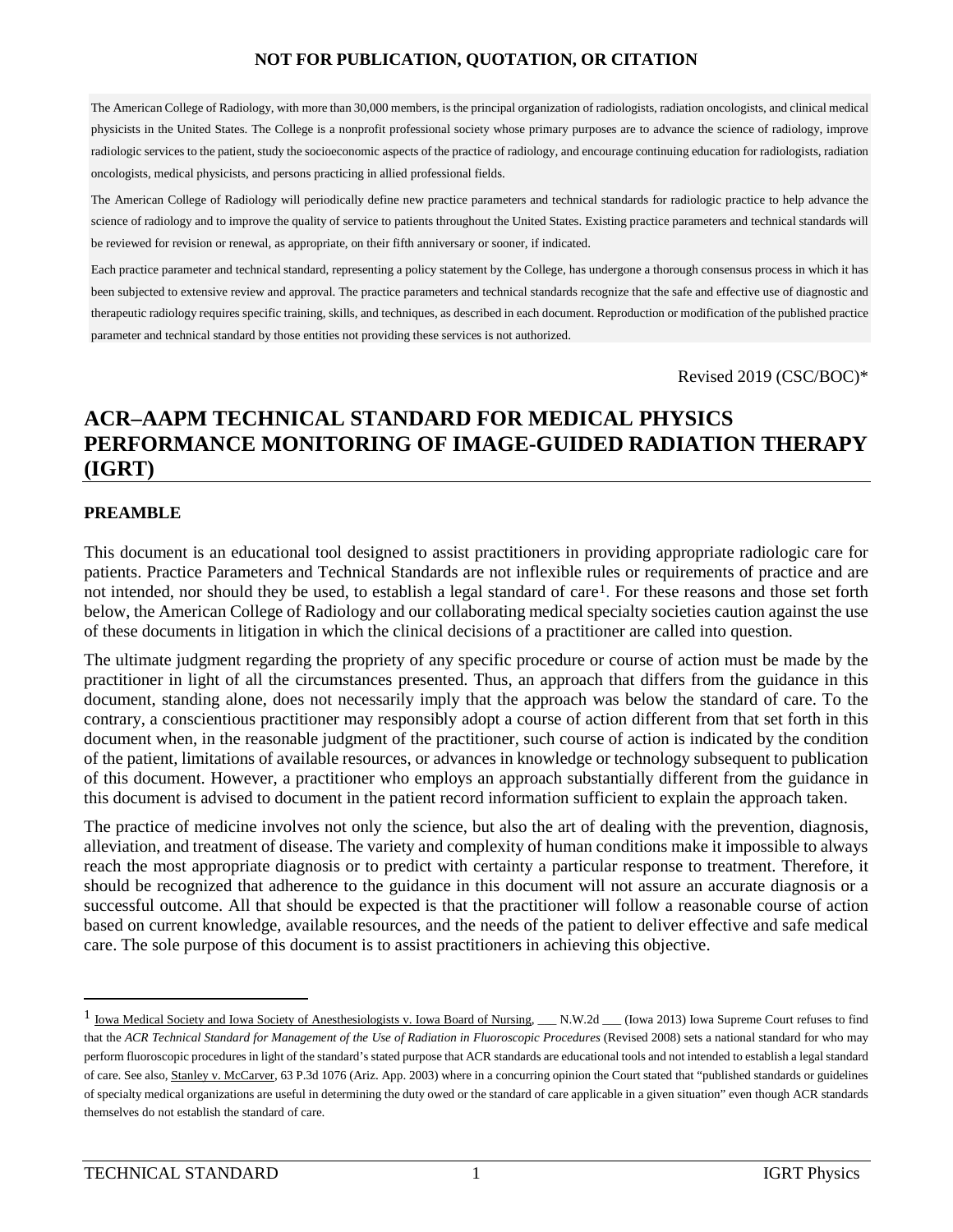# **I. INTRODUCTION**

This technical standard was revised collaboratively by the American College of Radiology (ACR) and the American Association of Physicists in Medicine (AAPM).

This technical standard is intended to provide guidance for quality assurance (QA) of systems used for externalbeam image-guided radiation therapy (IGRT) (or image guidance) and adaptive radiation therapy (ART). IGRT is a general term addressing the imaging application in the entire process of radiation therapy. However, in this document, IGRT discussion is limited to only imaging application in the treatment room.

The goal of radiation therapy treatment is to deliver radiation to the planned target volumes as precisely and accurately as possible while minimizing dose to critical normal tissues. IGRT is the process of using various imaging techniques to locate target and critical tissues and, if needed, reposition the patient for the delivery of radiotherapy. Image registration techniques are used to determine the amount of adjustment of the patient and therefore the target relative to the treatment beam. The basic imaging tools employed in IGRT have remained essentially the same since the publication of the ACR–AAPM Technical Standard on IGRT in 2014. However, advancements in IGRT techniques have seen a paradigm shift toward ART in which image guidance is coupled with image registration and replanning to generate an "updated" treatment plan that is "adapted" to the current patient anatomy if it is sufficiently different than that at the time of the initial planning.

# **II. QUALIFICATIONS AND RESPONSIBILITIES OF QUALIFIED MEDICAL PHYSICIST**

A Qualified Medical Physicist is an individual who is competent to practice independently one or more of the subfields in medical physics. The American College of Radiology (ACR) considers certification, continuing education, and experience in the appropriate subfield(s) to demonstrate that an individual is competent to practice one or more of the subfields in medical physics and to be a Qualified Medical Physicist. The ACR strongly recommends that the individual be certified in the appropriate subfield(s) by the American Board of Radiology (ABR), the Canadian College of Physics in Medicine, or by the American Board of Medical Physics (ABMP)

A Qualified Medical Physicist should meet the ACR Practice Parameter [for Continuing Medical Education \(CME\).](https://www.acr.org/-/media/ACR/Files/Practice-Parameters/CME.pdf) (ACR Resolution 17, 1996 – revised in 2012, Resolution 42) [\[1\]](#page-8-0)

The appropriate subfield of medical physics for this technical standard is Therapeutic Medical Physics. (Previous medical physics certification categories that include Radiological Physics and Therapeutic Radiological Physics are also acceptable.)

With the advancement of imaging technologies and new techniques being developed on IGRT, a Qualified Medical Physicist may not have the necessary experience on a particular IGRT technique and must be trained accordingly before implementing or performing the new IGRT technique in the clinic.

The Qualified Medical Physicist is responsible for the technical aspects of IGRT. Those responsibilities should be clearly defined and should include the following:

- 1. Acceptance testing and commissioning of the IGRT system, thereby ensuring its mechanical, software, and geometric precision and accuracy as well as its image quality verification and documentation. These generally include, but are not limited to:
	- a. Communication with the treatment planning system
	- b. Communication with the treatment delivery system
	- c. Evaluation of adequate image quality and imaging dose
	- d. Testing of image registration software and application of results to patient shift coordinates
	- e. Communication of patient data between storage, retrieval, and display devices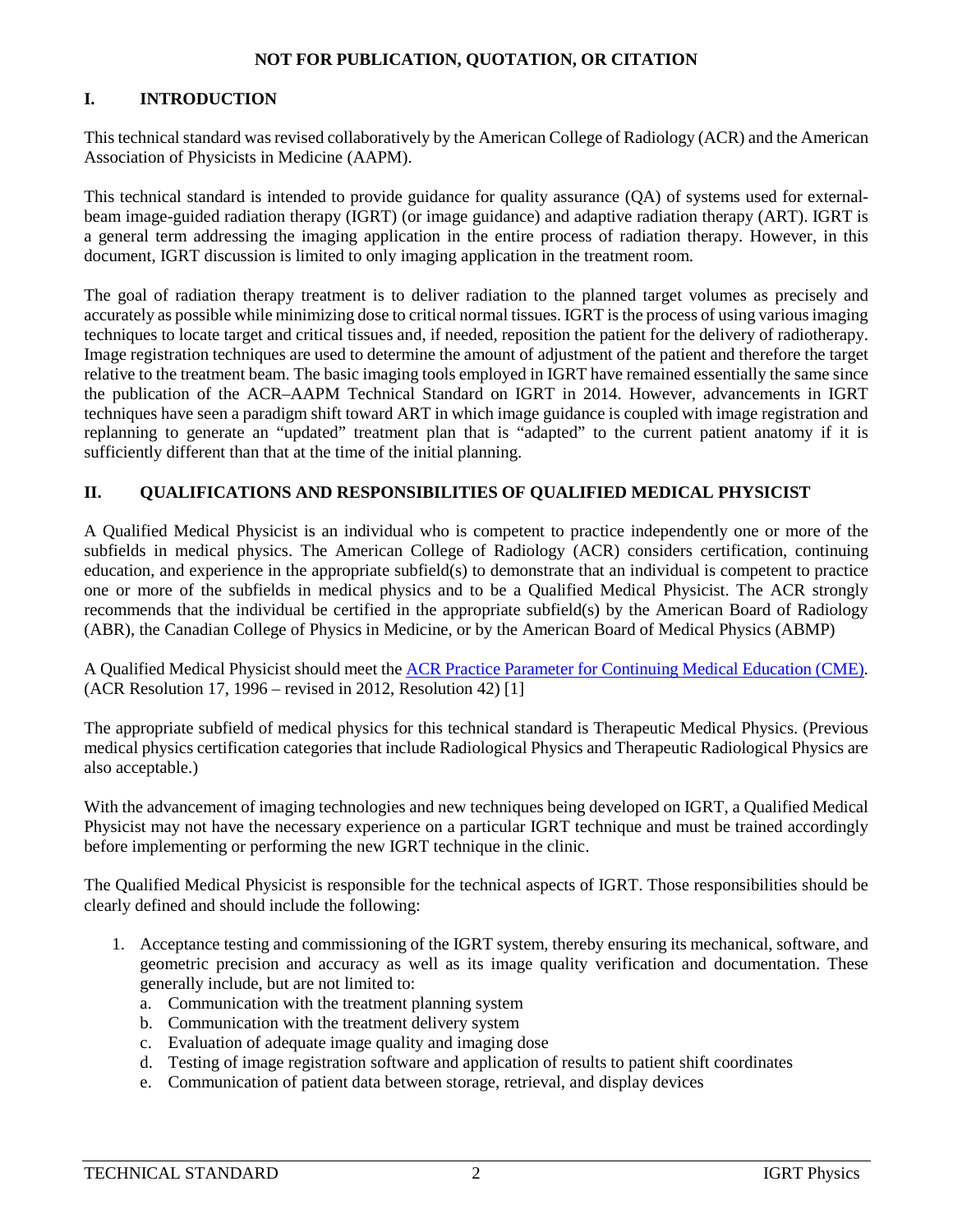- 2. Implementation and management of a QA program for the IGRT system to monitor and ensure each of the following:
	- a. The geometric relationship between the image guidance system and the treatment delivery system.
	- b. The proper functioning of the registration software that compares planning image data sets to IGRT data sets.
- 3. Development, implementation, and documentation of standard operating procedures together with the radiation oncologists for the use of IGRT (including how, when, and who is to perform the IGRT procedures for each patient treatment protocol).

# **III. IGRT METHODS**

Imaging has been used to verify patient position since the earliest days of external-beam radiation therapy (EBRT). The first method of imaging internal anatomy to verify the patient's position on the treatment couch used the treatment beam to expose radiographic film. These images are called port films and are acquired during the treatment course with a frequency that varies but is often at the start of treatment and weekly thereafter. This may be considered as the earliest form of IGRT. Portal imaging remains an important part of patient treatment management, even though radiographic films have been replaced by electronic imaging detectors. Several imaging techniques have been developed over the years to improve the accuracy in the patient positioning/target verification process.

Ultrasound and in-room computed tomography (CT) were two early methods for routine volumetric imaging at the time of treatment delivery. Digital 2-D techniques were developed along a similar timeline and have evolved into 3-D and/or 4-D methodologies [\[2,](#page-8-1)[3\]](#page-8-2). One of these 2-D methods uses the treatment beam to generate port images on an electronic imager (or flat panel detector) that can be compared with treatment planning images. An important addition to all of these techniques is the implementation of computer software that manually or automatically registers the current image data set with the planning or reference image set to determine the treatment couch shifts (and/or rotations), which are then executed to correctly align the target to the treatment field. Another development of the in-room 2-D imaging approach is the use of dual electronic imager(s) and kilovoltage (kV) x-ray sources mounted in a fixed geometry in the treatment room to provide stereoscopic information to identify the spatial location of target's anatomy. The use of kV energies produce better image quality as compared with portal images acquired with the megavoltage (MV) treatment source. Some manufacturers mount the kV x-ray source and electronic imager on the treatment unit so that orthogonal images can be sequentially obtained with a simple rotation of the gantry.

Other innovations implemented by various linear accelerator manufacturers include integrated spiral data acquisition using a narrow MV beam at lower energy than the treatment beam to produce CT images of useful quality. Another technique that has become a standard feature of modern linear accelerators is cone beam CT (CBCT). CBCT is acquired using an integrated rotating large-field x-ray source and an opposing flat panel detector. After a full or partial rotation of the device around the patient, standard CT reconstruction algorithms are used to generate volumetric representation of the anatomy. A diagnostic quality 3-D volumetric data set is generated for IGRT purposes.

Systems using the treatment beam are typically referred to as mega-voltage (MV) imaging systems, whereas those using a diagnostic x-ray source are kilo-voltage (kV) imaging systems. For some MV imaging systems, beam tuning and/or the target are changed to improve image quality.

Magnetic resonance imaging (MRI) has been introduced for IGRT in the last 10 years (ie, MR-guided radiation therapy (MRgRT)). The major advantage of MRI is its superior soft-tissue contrast, allowing more accurate delineation of target and organs-at-risk (OARs) and robust image registration with the planning CT. The initial design of the commercially integrated MRgRT unit combined a MR scanner with a specially designed teletherapy machine. Newer MRgRT units are LINAC-based with a more powerful magnet for the MR scanner. Regardless of the design, the ultimate goal in MRgRT is to address intrafraction motion.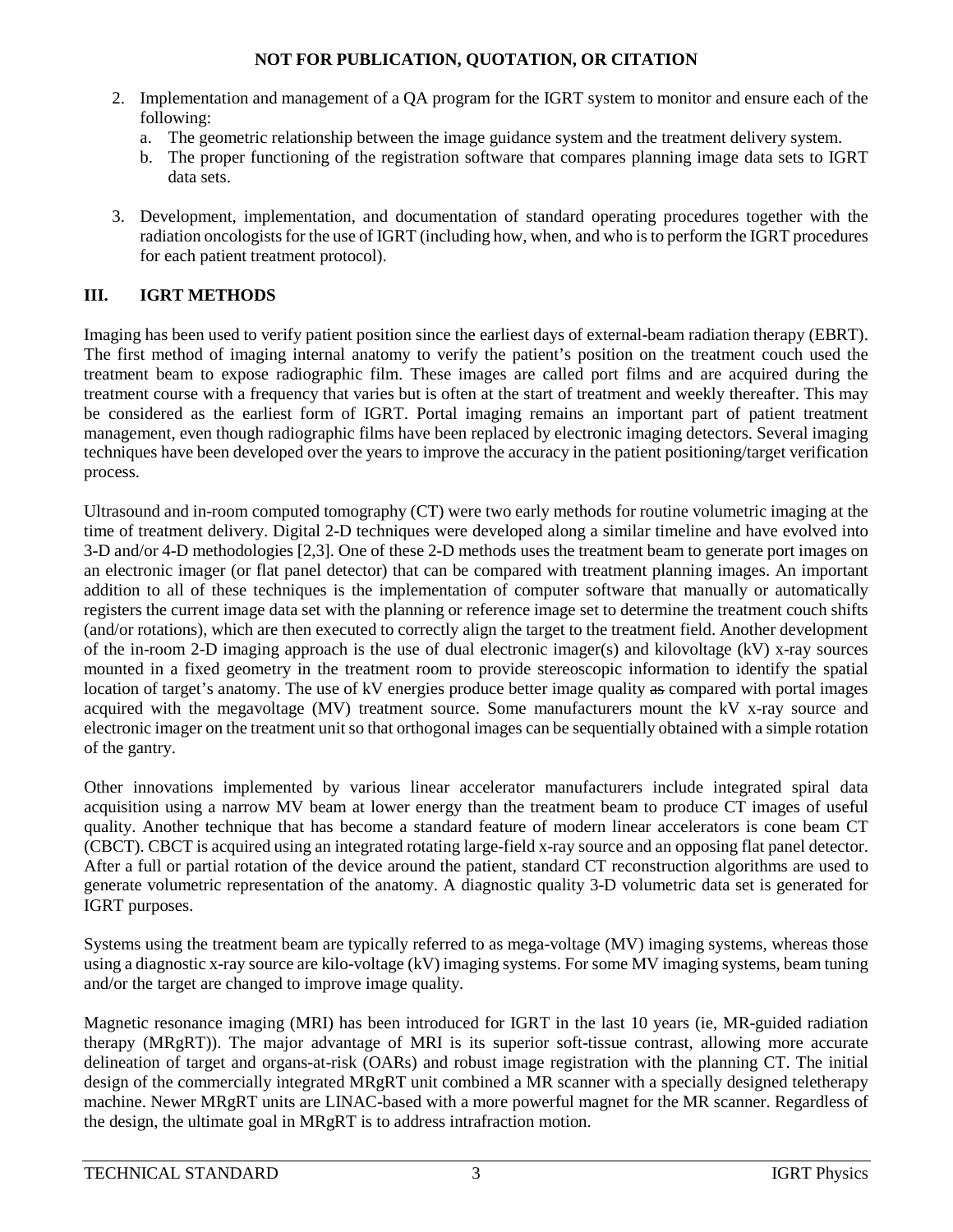In recent years, there has been a paradigm shift in IGRT toward ART. There are three timescales for ART: offline replanning between treatments, online replanning immediately prior to a treatment, and real-time replanning during treatment [\[4\]](#page-8-3). Offline ART is carried out for tumors that are known to respond to radiation during the course of treatment. In offline ART, a patient may still have IGRT for each fraction. However, a new CT scan of the patient will be performed after 2 to 3 weeks of radiation therapy or if significant changes in patient anatomy are noticed at any time. The new CT data set is compared with the initial planning CT via image registration. If a tumor change is observed, new contour sets will be outlined and a new treatment plan generated for subsequent treatments. Typically, there would not be more than two replanning instances in offline ART.

In online ART, replanning is performed either on a CBCT or an MRI system, the evaluation of the new plan is done by a Qualified Medical Physicist in real time, and the patient is treated with the new plan. Online ART is still an evolving practice as issues with CBCT artifacts are active research subjects [\[5](#page-8-4)[,6\]](#page-8-5), whereas real-time replanning with MRgRT is currently building on the experience of a limited number of institutions. It is beyond the scope of this Technical Standard to discuss the essentials of both online and real-time ART.

Image registration is a crucial step in ART whether it is offline or online. Implicit in image registration is the transfer of contours from the original plan to the new image data set. Advanced image registration algorithms allow automatic morphing of the target and OAR structures to the new image data set (deformable image registration  $[DIR]$ ).

The various technologies currently available for in-room patient setup and target localization are summarized below. The differences inherent in the design of each IGRT system dictate the appropriate QA procedure that is needed for its safe clinical implementation. They are fundamentally described as either 2-D (planar or surface) approaches or 3-D volumetric approaches.

- 1. 2-D plane
	- kV x-ray head with opposed electronic imager panels mounted on treatment unit for obtaining two or more fixed views of the patient's anatomy.
	- Dual kV x-ray heads with opposed imaging electronic imager panel mounted at fixed positions in the treatment room.
	- Electronic imager panel mounted on the accelerator unit opposed to the treatment beam for obtaining two or more fixed views of the patient's anatomy.
- 2. 3-D surface
	- Systems that use cameras and/or surface-mapping systems for external localization.
- 3. 3-D volumetric
	- Ultrasound unit
	- In-room diagnostic CT.
	- kV x-ray head with opposed electronic imaging panel mounted on treatment unit for CBCT.
	- Electronic imaging panel mounted on the accelerator unit opposed to the treatment beam for obtaining MV CBCT images, with one view using a kV electronic imager and another view using MV electronic imager.
	- A narrow MV beam with opposed detector for spiral CT data acquisition.
	- MR systems.

For 2-D IGRT, the process begins with the construction of a reference image set, such as 2-D digitally reconstructed radiographs or surface rendering from the treatment planning CT data set. A 3-D IGRT utilizes the entire treatmentplanning CT image set as the reference data set. These reference images are compared with the online IGRT images obtained before and/or during the treatment delivery process. The patient is repositioned based on the congruence of these image data sets such that the images are aligned to within some predetermined localization criteria. In this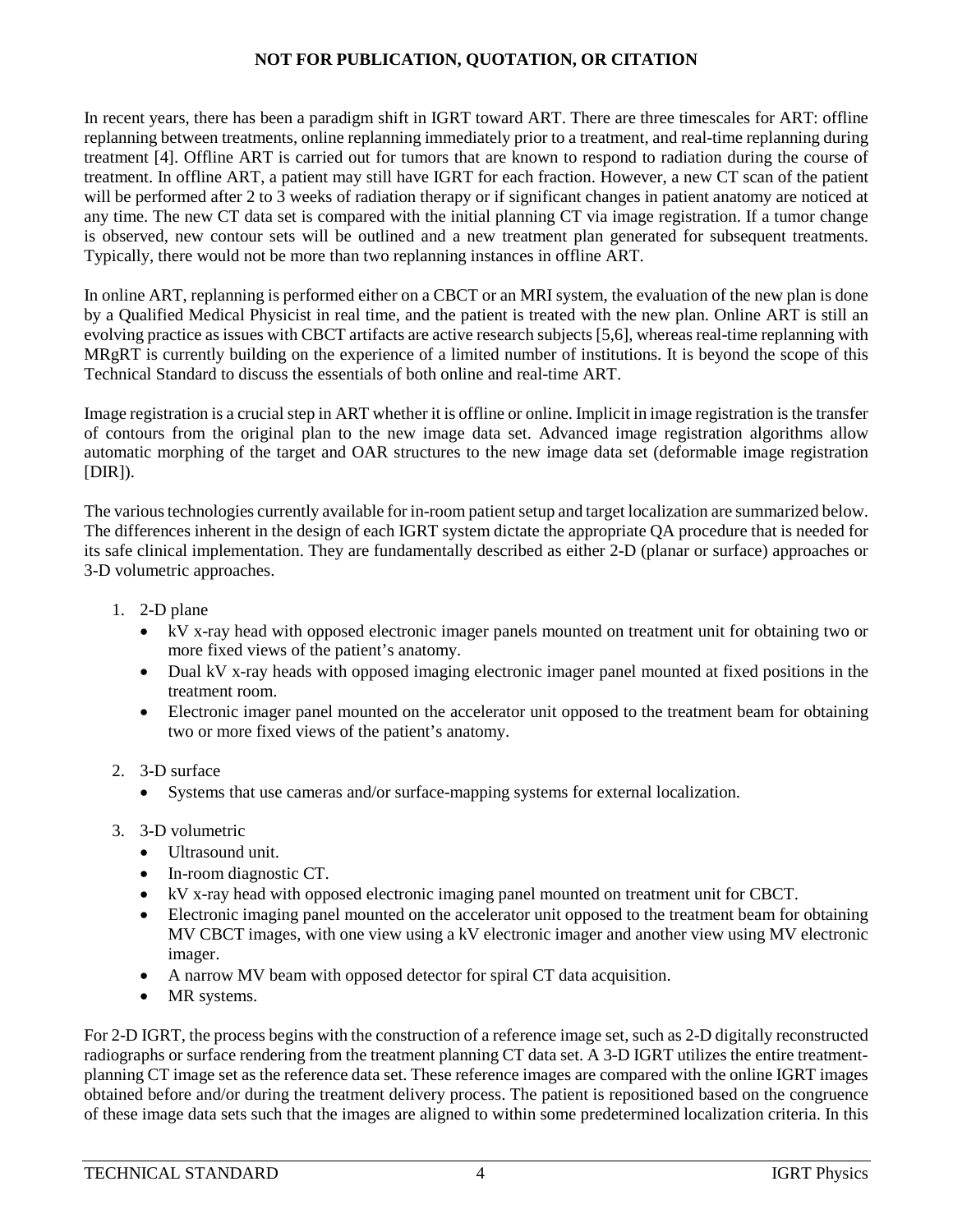manner, the treatment will be delivered precisely and accurately according to the treatment plan approved by the radiation oncologist. Implicit in this IGRT approach is the assumption of rigid target geometry.

For the purpose of this technical standard, the software components that facilitate image registration and provide the shift coordinates for the patient support system are considered to be an essential part of the IGRT system. Additionally, improvements in motion management during IGRT, while applying separate technologies and methods, will also be considered as an essential component of IGRT in this technical standard.

Given this wide spectrum of IGRT methodologies, it is difficult to devise a single generic test procedure that is appropriate for guaranteeing the safe use of this integral technology. However, this technical standard will describe the features of tests that should be included so that the potential for error is minimized. This information will allow individual institutions to compare a particular QA procedure against this list of essential features.

The record of the IGRT procedure registered in the radiation oncology information system should be reviewed to confirm accurate reporting on the session in terms of applied displacements and timeline.

# **IV. IGRT QA**

IGRT offers the possibility of improving the accuracy and precision of dose delivery in radiation therapy and is an important advance in terms of margin reduction to better limit the dose to critical structures. However, similar to the changes in the QA procedures that occur with the adoption of any new emerging technology, the introduction of this in-room imaging step in the radiation therapy process also leads to additional QA procedures for the dose delivery system. It is critical that a QA program addresses the equipment, procedures, and safety of image guidance.

One of the most important IGRT QA components is to guarantee accurate geometric alignment of the imaging system with the treatment delivery system [\[7,](#page-8-6)[8\]](#page-8-7). This QA procedure must be designed to include tests to ensure that the image registration part of the IGRT process performs within the stated tolerances. QA methods must also be incorporated to evaluate the accuracy of motion-management techniques in order to ensure optimal image registration. Moreover, QA tests to evaluate image quality must be performed periodically when IGRT is used. Given the recent availability of special patient support systems that allow translational and rotational position corrections, the tests must also include some verification of the performance of this part of the IGRT chain.

The test frequency has been recommended according to TG-142 and TG-226 (MPPG #2.a) [\[8,](#page-8-7)[9\]](#page-8-8). However, it should be performed at least each month when standard fractionation treatments are scheduled. It should be performed each morning when stereotactic radiosurgery, (SRS) stereotactic radiation therapy (SRT), or stereotactic body radiation therapy (SBRT) treatment is scheduled.

A. Equipment Performance and Integration

An image-guidance system consists of components to acquire images (radiation sources, detectors, and their mechanical assemblies), measure position (image alignment tools), and perform adjustments (interfaces and equipment for position adjustment). Each of these components requires validation prior to implementation as well as routine checks to ensure safe and effective utilization.

1. Image quality

Image quality is typically characterized by physical measurements, such as contrast, resolution, and signalto-noise ratio (SNR). It can also be evaluated by its impact on the performance of a person or alignment system that uses the images (eg, via a receiver operating characteristic curve). It is important that consistent measurement methods and phantoms are used for image-quality evaluation and that the methods are ultimately tied to the ability to use these images in practices. AAPM TG-142, TG-179, and TG-226 (MPPG #2.a) provide recommendations for the comprehensive and essential QA practices, respectively [\[8-10\]](#page-8-7).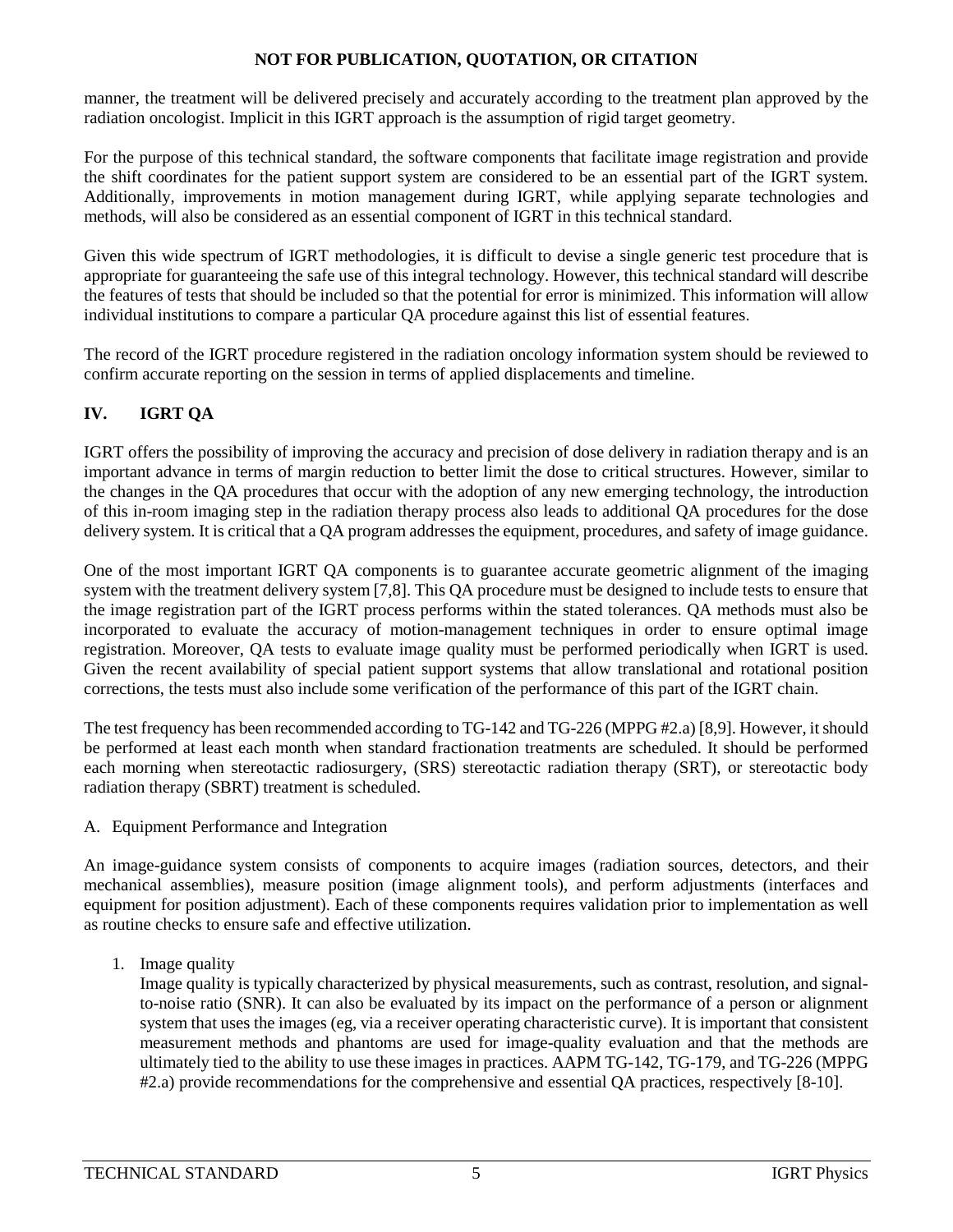#### 2. Mechanical integrity

Whether room-mounted and stationary or gantry-mounted and moving, imaging equipment must be able to maintain a known relationship to the treatment coordinate system. The configuration and its stability should be established and monitored (eg, checking of flex maps for centering projections as a function of angle in a gantry-mounted system). AAPM TG-142 and TG-226 (MPPG #2.a) provide recommendations for the comprehensive and essential QA practices, respectively [\[8](#page-8-7)[,9\]](#page-8-8).

#### 3. Registration software

IGRT equipment has both manual (eg, visual alignment) and automated image registration tools. These tools have advantages and limitations and should be understood by evaluation prior to patient imaging. Accuracy and reproducibility of alignment results should be tested using images similar to those acquired in a clinic. AAPM TG-142 and TG-226 (MPPG #2.a) provide recommendations for the comprehensive and essential QA practices, respectively [\[8](#page-8-7)[,9\]](#page-8-8).

In clinical practice, ART requires QA of the software performing deformable image registration (DIR) to ensure the integrity of the DIR functionality [\[11\]](#page-8-9). The TG-132 provides useful information and guidelines on general techniques, commissioning, and QA procedures for image registration in the context of clinical utilization [\[12\]](#page-8-10).

#### 4. Motion-management system

Use of motion management in IGRT may be done by multiple methods. Each of these methods requires its own evaluation for accuracy and effectiveness. Appropriate QA testing of each methodology should be done prior to its incorporation into the IGRT process. AAPM TG-76 and AAPM TG-142 contain recommended guidelines for QA and implementation of respiratory motion management [\[8](#page-8-7)[,13\]](#page-8-11).

# 5. Imaging dose

Imaging parameters and associated doses for different IGRT applications should also be carefully assessed as defined by AAPM TG-75 and its complementary AAPM TG-180 [\[14](#page-8-12)[,15\]](#page-9-0). It is important to clearly understand the imaging dose to the whole imaging volume for each IGRT procedure, especially when it applies to motion imaging. Note that the imaging volume is much larger than the treatment volume [\[14\]](#page-8-12).

6. System integration

An appropriate phantom is essential for IGRT implementation. There are many commercially available QA phantoms for testing integration of IGRT systems. These phantoms and various test devices often come with a description of the recommended test procedure. It is essential that users verify the appropriateness of the test equipment and procedures to ensure the accuracy and precision of the different IGRT systems in their clinic, such as, for example, the congruence of the imaging and treatment isocenter in both 2-D and 3- D imaging systems and the proper functioning of the image registration software in terms of accuracy in positioning and repositioning (couch shifts) [\[9\]](#page-8-8). The results of the end-to-end testing must be documented in detail as they form the baseline values for all subsequent tests of the IGRT systems.

7. User- and technology-dependent issues

Ultrasound imaging localizes the interfaces of tissues that have different acoustic impedances. Whether ultrasound images are aligned to reference ultrasound or CT images, issues, such as interobserver variability, difficulty standardizing scanning techniques, and organ motion that is due to probe pressure, all affect accuracy in verification of patient positioning and should be appropriately considered in safe and effective use of ultrasound for positioning [\[16\]](#page-9-1).

The use of cameras and/or surface imaging is not generally considered stand-alone image guidance for patient positioning because of the lack of internal anatomical information. Its utility for initial patient positioning and motion management must typically be supplemented with another form of internal imaging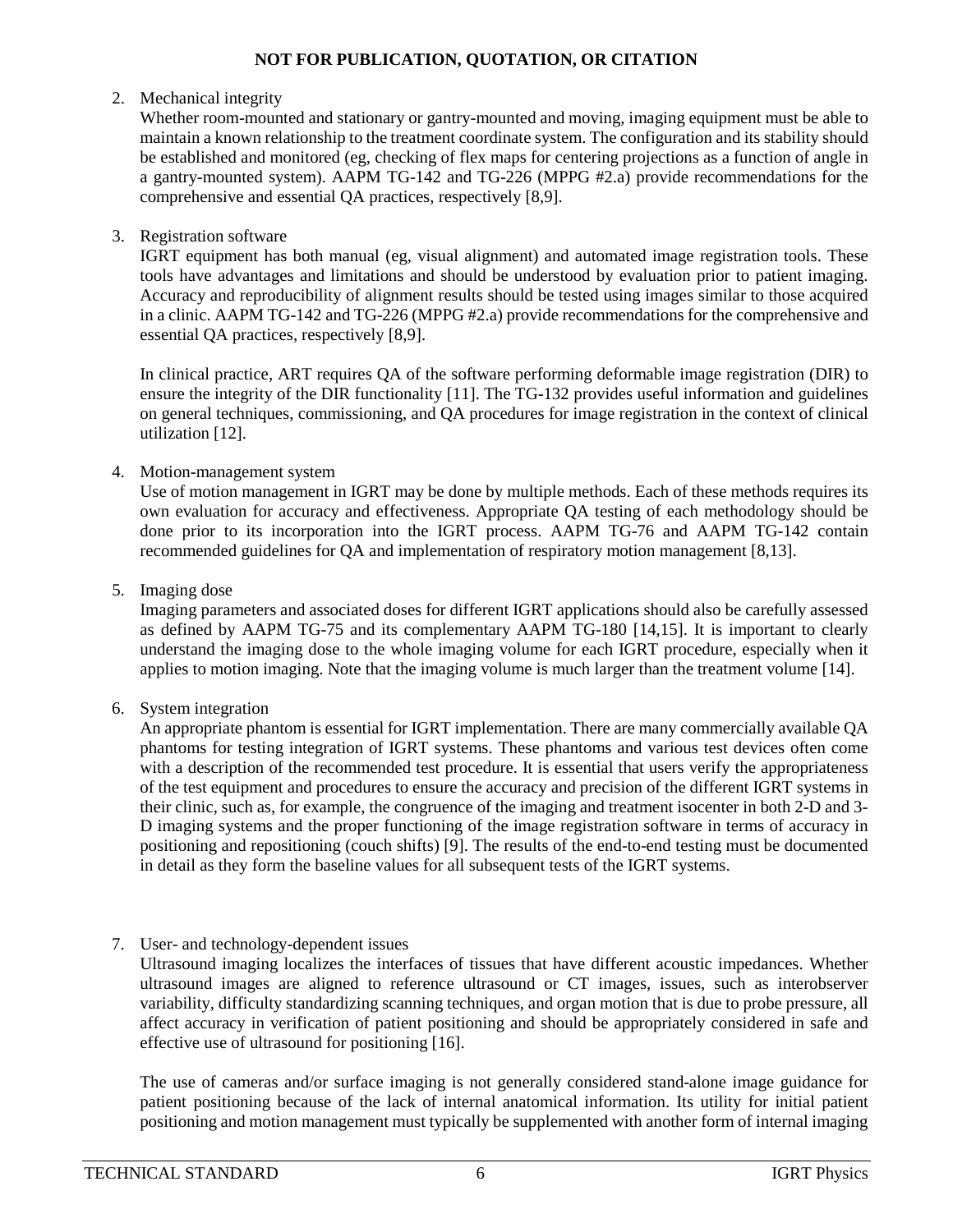for verification. It is most useful for initial positioning and as a real-time surface monitoring aid to therapists as well as for cases requiring beam gating. AAPM TG 147 provides guidelines and recommendations on clinical implementation and QA procedures for nonradiographic localization systems [\[17\]](#page-9-2).

Most Qualified Medical Physicists in radiation therapy are neither sufficiently trained in MR imaging nor qualified to perform QA of the MR scanner, and, more importantly, identify artifacts and differentiate them from actual pathology. It is prudent that a Qualified Medical Physicist with sufficient working knowledge on MRI be present at least in the first fraction of  $MRgRT$  and be available in subsequent fractions.

8. Information technology

The introduction of IGRT creates a substantial amount of image data and associated information requiring storage and management. Information systems to manage the patient data, image data, treatment data, clinical trials data, etc, can be quite challenging (eg, data must be in DICOM format, HIPAA compliant, and accessible from multiple systems) and expensive, despite the advancement in computer technology. The efficiency of storage, retrieval, and display may have significant impact on the clinical operation and information accuracy. The information flow from storage to retrieval should be tested for its accuracy, efficiency, and integrity [\[18\]](#page-9-3). Often, a number of information systems are involved in a single radiation oncology facility; effective and accurate communication between these systems should be ensured when implementing IGRT processes [\[19\]](#page-9-4).

# B. Correction Strategies

Use of image guidance involves determining a strategy for selecting when to image, which method to use (eg, ultrasound, x-ray, CT, or MRI), and how to utilize the acquired images. Appropriate staff qualifications and training must be considered. It is critical that implementation and maintenance of IGRT be supported by a rigorous program of documentation and training [\[3\]](#page-8-2). It is also important to maintain adequate staffing (a backup team for example) for each step in the IGRT process.

There exist three classes of correction strategies. The most common is online measurement and adjustment of position. For online adjustment, decisions should be made about the tolerance for a correctable action, taking into account both the accuracy with which measurement and correction can be realistically applied and the sensitivity of plan objectives to these actions. Offline corrections based on retrospective analysis of images from prior fractions need appropriate testing mechanisms for to correctly evaluate and implement the measured adjustments [\[20\]](#page-9-5). The last method, adaptive adjustment and plan modification, will require a plan-dependent decision process to be put in place [\[6](#page-8-5)[,21\]](#page-9-6).

The QA team, consisting of physicians, physicists, dosimetrists, and therapists, should work as a group to define image-guidance and correction strategies [\[22\]](#page-9-7). Dry runs of a given strategy should be performed to ensure that the processes and documentation are sufficient. Of significant importance is a practical understanding of the limits of information available for alignment. A physician's specific knowledge may be needed for image evaluation at the treatment unit. The availability of a Qualified Medical Physicist during the IGRT process is necessary to help solve issues that may arise on the imaging device, image registration, couch movements, etc. The practical tradeoff between treatment margins and the effort required to correct for errors needs to be evaluated. Another contribution to error that IGRT does not address is target delineation uncertainty, which can be potentially significant [\[23\]](#page-9-8). The issue is even more critical in DIR, but its broad scope precludes its inclusion in this technical standard.

# C. Patient Dose

Imaging dose assessment is an important component for IGRT QA as recommended in AAPM TG-75 and AAPM TG-180 [\[14,](#page-8-12)[15\]](#page-9-0). AAPM TG-75, TG-180, and TG-226 (MPPG #2.a) provide a useful overview of methods for measuring imaging dose from various IGRT modalities. These methods should aid the quality management program in the process of dose management [\[9](#page-8-8)[,14](#page-8-12)[,15\]](#page-9-0). IGRT methods using ionizing radiation will deliver an absorbed radiation dose to the patient that can, in some situations, be a significant fraction of the prescribed dose for treatment.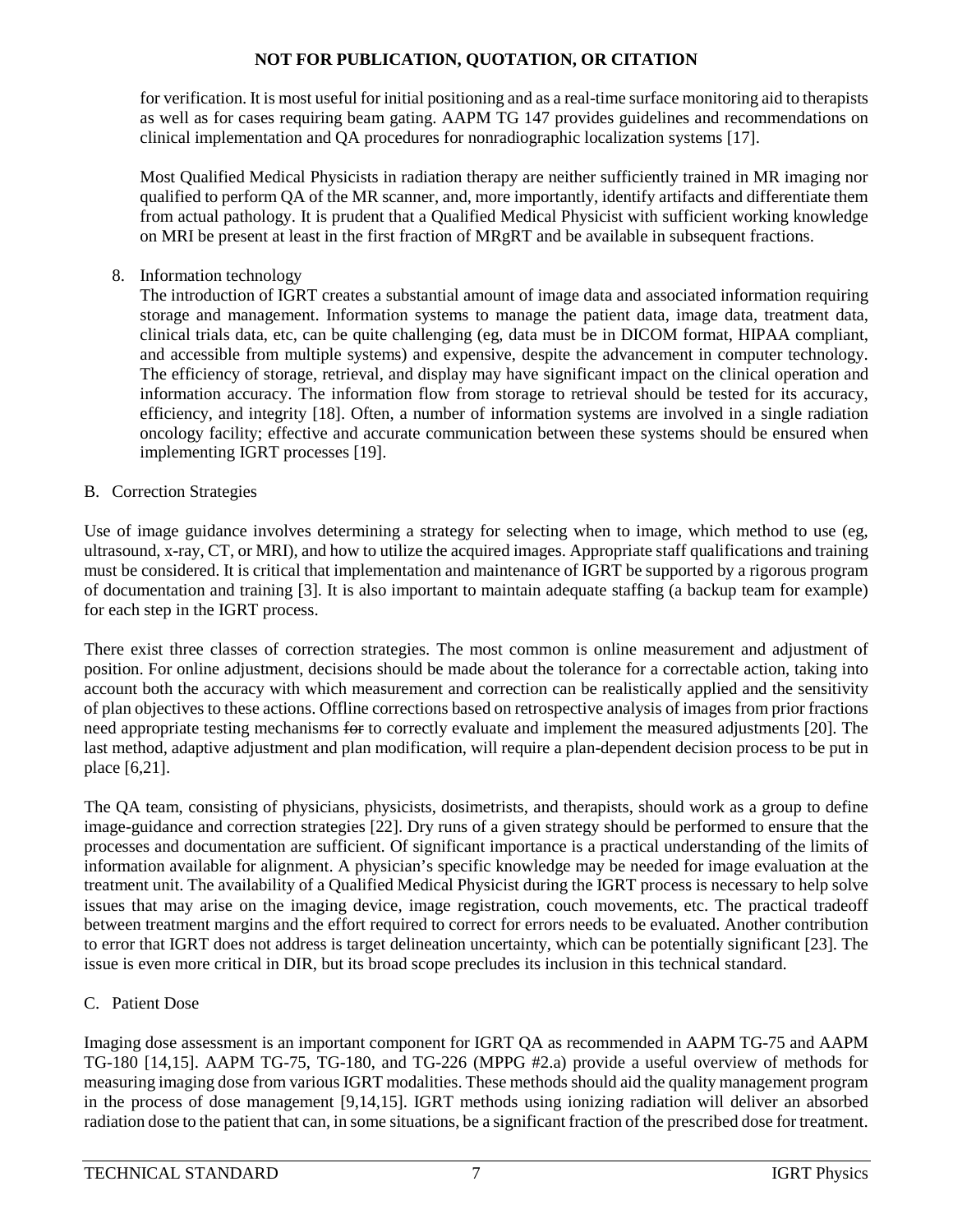Furthermore, x-ray imaging irradiates a significantly larger region than the treatment volume, and therefore, doses to critical structures may be larger than intended. Management of the IGRT doses requires radiation physics expertise because (1) the method of measuring dose depends on the imaging geometry (eg, 2-D or 3-D, fan beam or cone beam) and (2) comparing generalized diagnostic imaging metrics, such as air kerma or CT dose index, with individualized therapeutic absorbed doses is nontrivial. On the other hand, MR does not result in radiation dose to a patient. MR-guided radiation therapy is an established though continually evolving IGRT technique that has seen increasing usage in the clinics. It is expected to play an increasingly significant role in image-guided adaptive radiation therapy [\[24\]](#page-9-9).

AAPM TG-75 [\[14\]](#page-8-12) and TG-226 [\[9\]](#page-8-8) provide a useful overview of methods for measuring imaging dose from various IGRT modalities. These tools should aid the quality management program in the process of dose management. Image quality is to be judged based on the critical endpoint of the IGRT process: targeting. This endpoint provides a distinction in IGRT image quality that is different from that associated with diagnostic image quality. Thus, to control IGRT patient dose, it is recommended that dose management techniques that decrease the ionizing radiation imaging dose without affecting targeting be implemented whenever possible.

#### **ACKNOWLEDGEMENTS**

This technical standard was revised according to the process described under the heading *The Process for Developing ACR Practice Parameters and Technical Standards* on the ACR website [\(https://www.acr.org/Clinical-](https://www.acr.org/Clinical-Resources/Practice-Parameters-and-Technical-Standards)[Resources/Practice-Parameters-and-Technical-Standards\)](https://www.acr.org/Clinical-Resources/Practice-Parameters-and-Technical-Standards) by the Committee on Practice Parameters and Technical Standards – Medical Physics of the ACR Commission on Medical Physics in collaboration with the AAPM.

Collaborative Committee – members represent their societies in the initial and final revision of this technical standard

ACR AAPM Chee-Wai Cheng, PhD, FAAPM, Chair Brent C. Parker, PhD Join Y. Luh, MD Jonas D. Fontenot, PhD Victoria Yu, PhD Arthur J. Olch, PhD Tianyu Zhao, PhD

Committee on Practice Parameters and Technical Standards – Medical Physics (ACR Committee responsible for sponsoring the draft through the process)

Maxwell R. Amurao, PhD, MBA, Chair Tariq A. Mian, PhD, FACR Mary Ann Keenan, DMP, Vice Chair Jonathon A. Nye, PhD Priscilla F. Butler, MS, FACR Matthew A. Pacella, MS, FACR Chee-Wai Cheng, PhD, FAAPM Anshuman Panda, PhD William R. Geiser, MS **Douglas E. Pfeiffer, MS, FACR** Per H. Halvorsen, MS, FACR Premavathy Rassiah, PhD Loretta M. Johnson, PhD Christopher J. Watchman, PhD Lijun Ma, PhD, FAAPM

Mahadevappa Mahesh, MS, PhD, FACR, Chair, Commission on Medical Physics Jacqueline Anne Bello, MD, FACR, Chair, Commission on Quality and Safety Matthew S. Pollack, MD, FACR, Chair, Committee on Practice Parameters and Technical Standards Mary S. Newell, MD, FACR, Vice Chair, Committee on Practice Parameters and Technical Standards

Comments Reconciliation Committee Ralph P. Lieto, MS, FACR, Chair Join Y. Luh, MD K. Elizabeth Hawk, MD, MS, PhD, FACR, Co-Chair Mahadevappa Mahesh, MS, PhD, FACR Maxwell R. Amurao, PhD, MBA Jean M. Moran, PhD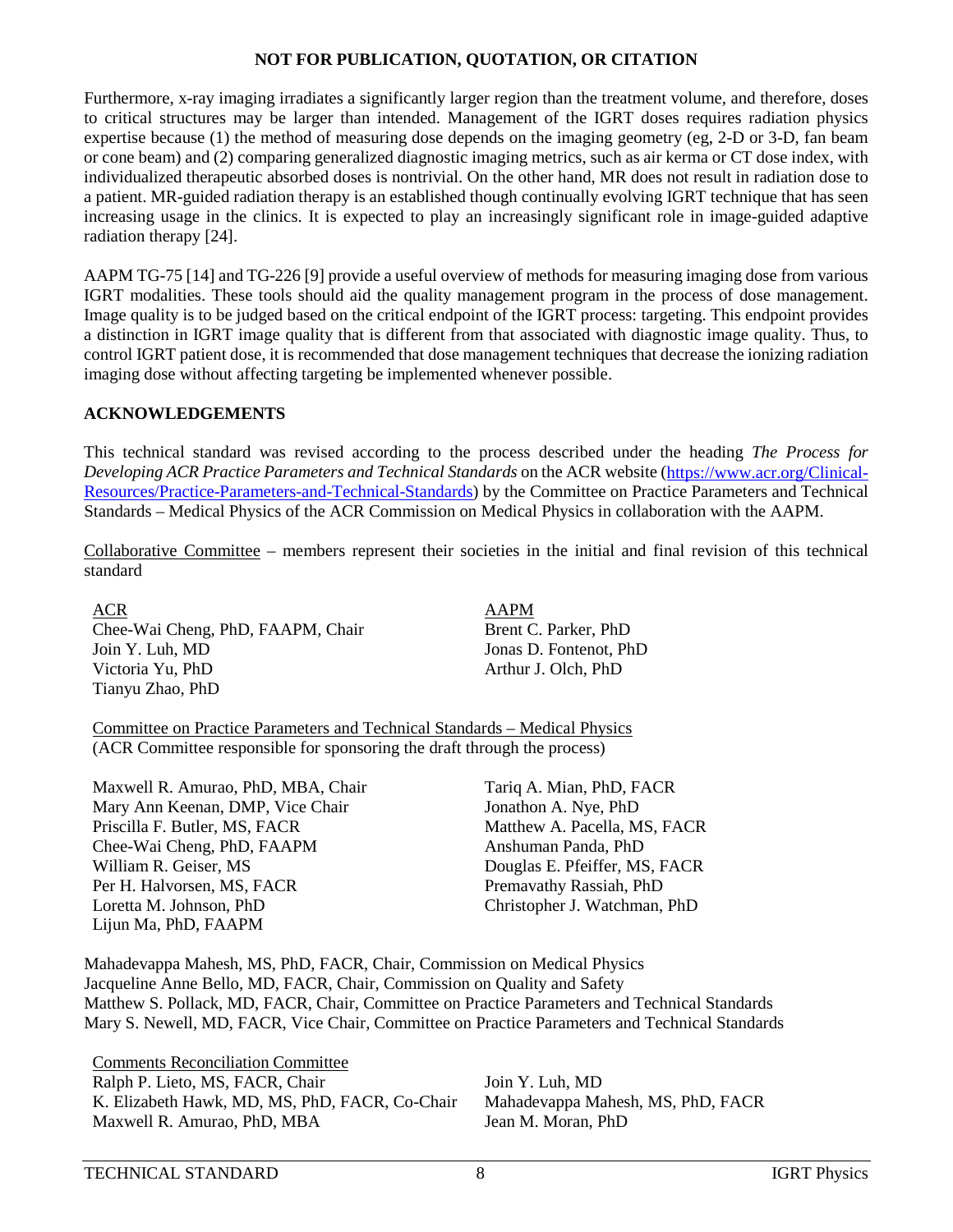Comments Reconciliation Committee Jacqueline A. Bello, MD, FACR Mary S. Newell, MD, FACR Richard Benson, PhD Arthur J. Olch, PhD Chee-Wai Cheng, PhD Brent C. Parker, PhD Richard Duszak, Jr., MD, FACR Matthew S. Pollack, MD, FACR Jonas D. Fontenot, PhD Steven Sutlief, PhD Martin W. Fraser, MS, FACR Timothy L. Swan, MD, FACR Mary Ann Keenan, DMP Victoria Yu, PhD Paul A. Larson, MD, FACR Tianyu Zhao, PhD

# **REFERENCES**

- <span id="page-8-0"></span>1. American College of Radiology. ACR practice parameter for continuing medical education (CME). 2017; Available at: [https://www.acr.org/-/media/ACR/Files/Practice-](https://www.acr.org/-/media/ACR/Files/Practice-Parameters/CME.pdf)[Parameters/CME.pdf.](https://www.acr.org/-/media/ACR/Files/Practice-Parameters/CME.pdf) Accessed January 19, 2018.
- <span id="page-8-1"></span>2. Pan T, Lee TY, Rietzel E, Chen GT. 4D-CT imaging of a volume influenced by respiratory motion on multi-slice CT. *Med Phys.* 2004;31(2):333-340.
- <span id="page-8-2"></span>3. American Association of Physicists in Medicine. AAPM Task Group 104. *The role of in-room kV X-Ray imaging for patient setup and target localization* 2009; Available at: [http://www.aapm.org/pubs/reports/RPT\\_104.pdf.](http://www.aapm.org/pubs/reports/RPT_104.pdf) Accessed May 1, 2013.
- <span id="page-8-3"></span>4. Timmerman RD, Xing L. *Image-guided and adaptive radiation therapy.* Lippincott Williams & Wilkins; 2012.
- <span id="page-8-4"></span>5. Disher B, Hajdok G, Wang A, Craig J, Gaede S, Battista JJ. Correction for 'artificial' electron disequilibrium due to cone-beam CT density errors: implications for on-line adaptive stereotactic body radiation therapy of lung. *Phys Med Biol.* 2013;58(12):4157-4174.
- <span id="page-8-5"></span>6. Lim-Reinders S, Keller BM, Al-Ward S, Sahgal A, Kim A. Online Adaptive Radiation Therapy. *Int J Radiat Oncol Biol Phys.* 2017;99(4):994-1003.
- <span id="page-8-6"></span>7. Galvin JM, Bednarz G. Quality assurance procedures for stereotactic body radiation therapy. *Int J Radiat Oncol Biol Phys.* 2008;71(1 Suppl):S122-125.
- <span id="page-8-7"></span>8. Klein EE, Hanley J, Bayouth J, et al. Task Group 142 report: quality assurance of medical accelerators. *Med Phys.* 2009;36(9):4197-4212.
- <span id="page-8-8"></span>9. Fontenot JD, Alkhatib H, Garrett JA, et al. AAPM Medical Physics Practice Guideline 2.a: Commissioning and quality assurance of X-ray-based image-guided radiotherapy systems. *J Appl Clin Med Phys.* 2014;15(1):4528.
- 10. American Association of Physicists in Medicine. Task Group 179. *Quality assurance for imageguided radiation therapy utilizing CT-based technologies.* 2012; Available at: [https://www.aapm.org/pubs/reports/RPT\\_179.pdf.](https://www.aapm.org/pubs/reports/RPT_179.pdf) Accessed November 7, 2013.
- <span id="page-8-9"></span>11. Ruschin M, Davidson SR, Phounsy W, et al. Technical Note: Multipurpose CT, ultrasound, and MRI breast phantom for use in radiotherapy and minimally invasive interventions. *Med Phys.*  2016;43(5):2508.
- <span id="page-8-10"></span>12. Brock KK, Mutic S, McNutt TR, Li H, Kessler ML. Use of image registration and fusion algorithms and techniques in radiotherapy: Report of the AAPM Radiation Therapy Committee Task Group No. 132. *Med Phys.* 2017;44(7):e43-e76.
- <span id="page-8-11"></span>13. Keall PJ, Mageras GS, Balter JM, et al. The management of respiratory motion in radiation oncology report of AAPM Task Group 76. *Med Phys.* 2006;33(10):3874-3900.
- <span id="page-8-12"></span>14. Murphy MJ, Balter J, Balter S, et al. The management of imaging dose during image-guided radiotherapy: report of the AAPM Task Group 75. *Med Phys.* 2007;34(10):4041-4063.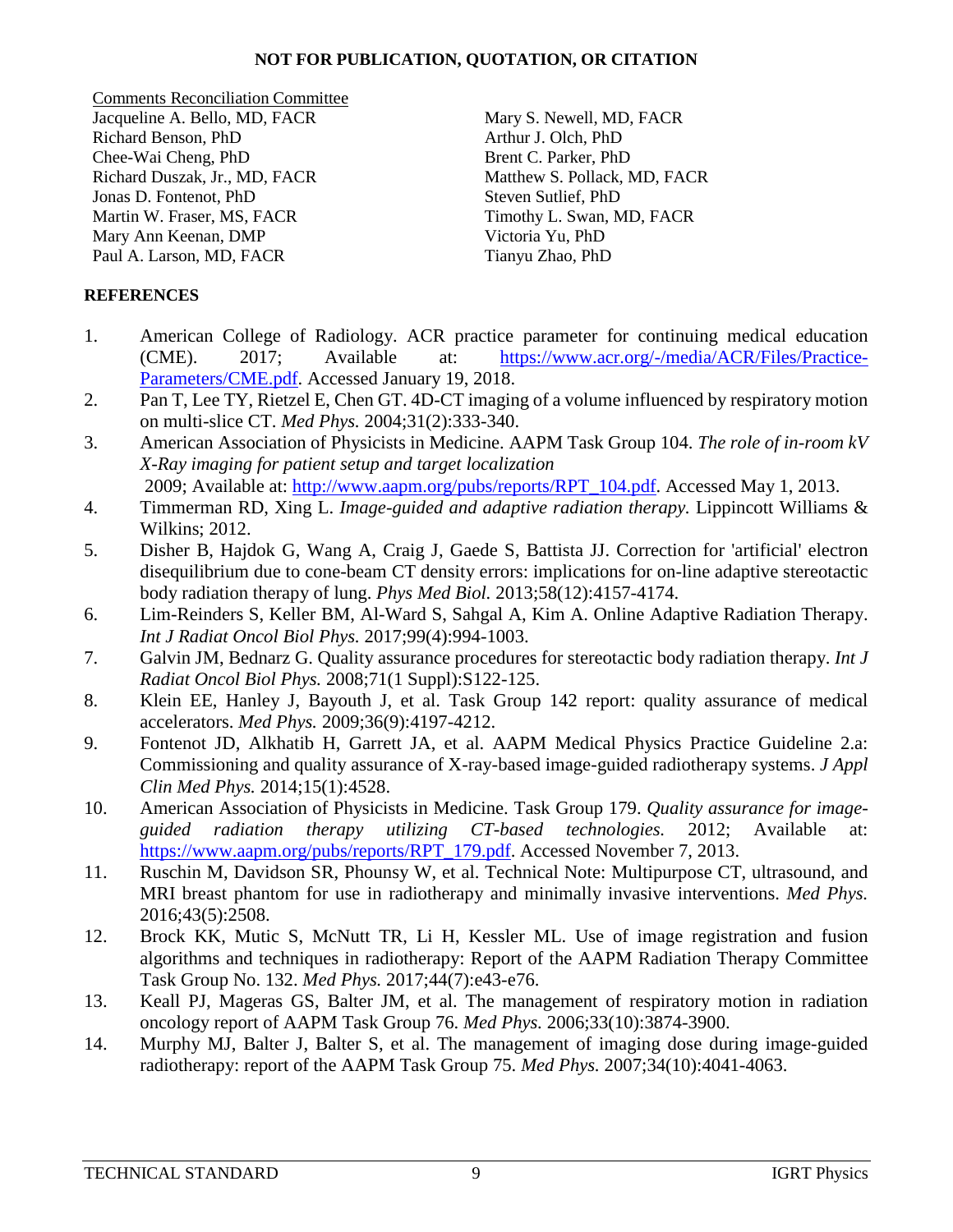- <span id="page-9-0"></span>15. Ding GX, Alaei P, Curran B, et al. Image Guidance Doses Delivered During Radiotherapy: Quantification, Management, and Reduction: Report of the AAPM Therapy Physics Committee Task Group 180. *Med Phys.* 2018.
- <span id="page-9-1"></span>16. Kuban DA, Dong L, Cheung R, Strom E, De Crevoisier R. Ultrasound-based localization. *Semin Radiat Oncol.* 2005;15(3):180-191.
- <span id="page-9-2"></span>17. Willoughby T, Lehmann J, Bencomo JA, et al. Quality assurance for nonradiographic radiotherapy localization and positioning systems: report of Task Group 147. *Med Phys.* 2012;39(4):1728-1747.
- <span id="page-9-3"></span>18. Fang-Fang Y, Rubin P. Imaging for radiation oncology treatment process. In: Bragg D, Rubin P, Hricak H, ed., ed. *Oncologic Imaging*. 2nd ed. Philadelphia, Pa: Saunders; 2002.
- <span id="page-9-4"></span>19. Siochi RA, Balter P, Bloch CD, et al. A rapid communication from the AAPM Task Group 201: recommendations for the QA of external beam radiotherapy data transfer. AAPM TG 201: quality assurance of external beam radiotherapy data transfer. *J Appl Clin Med Phys.* 2011;12(1):3479.
- <span id="page-9-5"></span>20. van Herk M. Different styles of image-guided radiotherapy. *Semin Radiat Oncol.* 2007;17(4):258- 267.
- <span id="page-9-6"></span>21. Arivarasan I, Anuradha C, Subramanian S, Anantharaman A, Ramasubramanian V. Magnetic resonance image guidance in external beam radiation therapy planning and delivery. *Jpn J Radiol.*  2017;35(8):417-426.
- <span id="page-9-7"></span>22. White E, Kane G. Radiation medicine practice in the image-guided radiation therapy era: new roles and new opportunities. *Semin Radiat Oncol.* 2007;17(4):298-305.
- <span id="page-9-8"></span>23. Rasch C, Steenbakkers R, van Herk M. Target definition in prostate, head, and neck. *Semin Radiat Oncol.* 2005;15(3):136-145.
- <span id="page-9-9"></span>24. Pollard JM, Wen Z, Sadagopan R, Wang J, Ibbott GS. The future of image-guided radiotherapy will be MR guided. *Br J Radiol.* 2017;90(1073):20160667.

# **GLOSSARY**

| <b>AAPM</b>  | American Association of Physicists in Medicine |
|--------------|------------------------------------------------|
| <b>ACR</b>   | American College of Radiology                  |
| <b>ART</b>   | Adaptive radiation therapy                     |
| <b>CBCT</b>  | Cone-beam CT                                   |
| <b>CT</b>    | Computed tomography                            |
| <b>DDR</b>   | Digitally reconstructed radiographs            |
| <b>DIR</b>   | Deformable image registration                  |
| <b>EBRT</b>  | External beam radiation therapy                |
| <b>IGRT</b>  | Image-guided radiotherapy                      |
| <b>IMRT</b>  | Intensity modulated radiation therapy          |
| kV           | kilovoltage                                    |
| <b>MRgRT</b> | Magnetic resonance-guided radiation therapy    |
| <b>MV</b>    | Megavoltage                                    |
| QA           | <b>Quality Assurance</b>                       |
| <b>SRS</b>   | Stereotactic radiosurgery                      |
| SRT          | Stereotactic radiation therapy                 |
| <b>SBRT</b>  | Stereotactic body radiation therapy            |
|              |                                                |

\*Practice parameters and technical standards are published annually with an effective date of October 1 in the year in which amended, revised, or approved by the ACR Council. For practice parameters and technical standards published before 1999, the effective date was January 1 following the year in which the practice parameter or technical standard was amended, revised, or approved by the ACR Council.